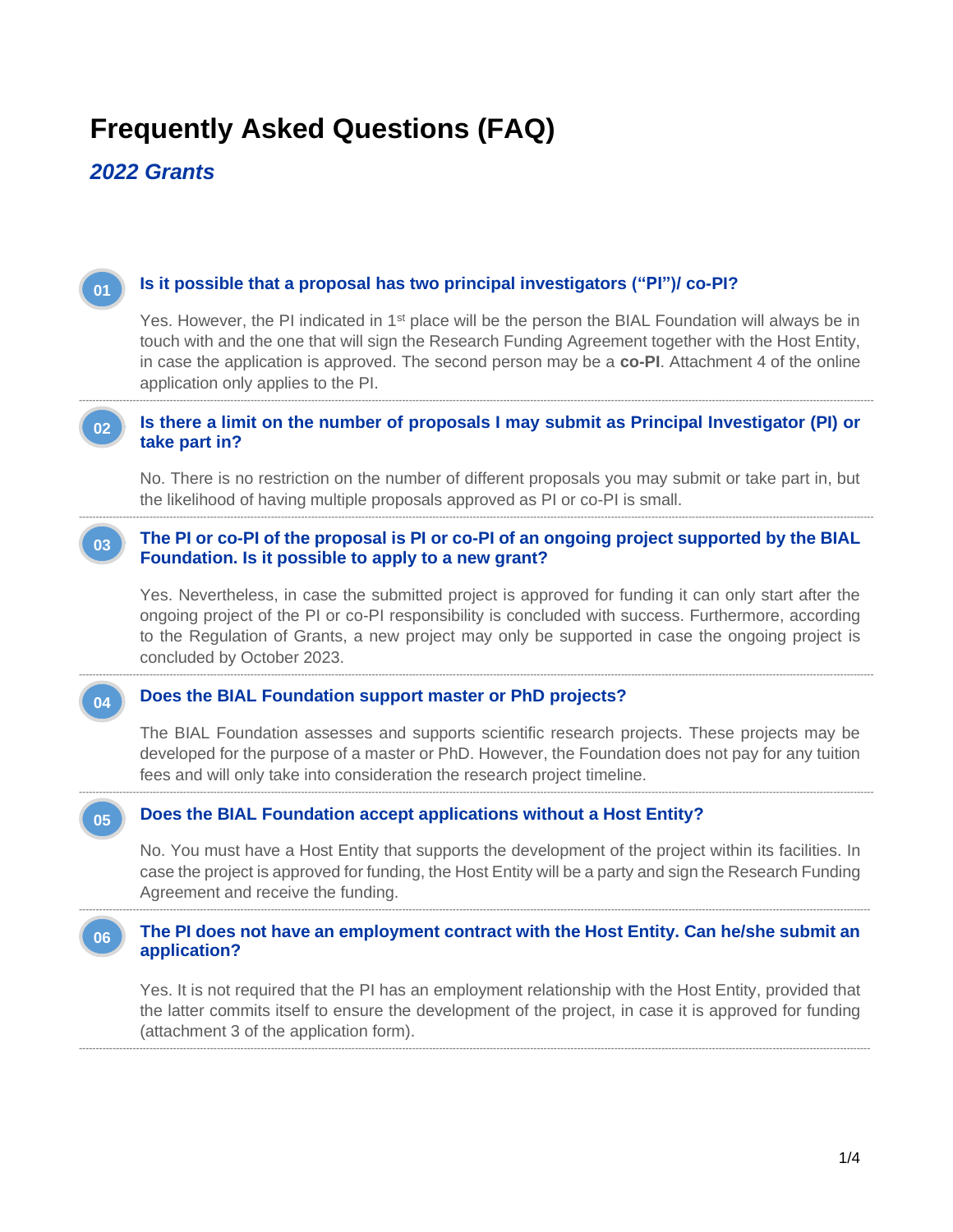#### **Is it possible to include figures, images or graphs in the application? 07**

In the editable fields, you can only insert text. Nevertheless, if you find necessary to add figures, images or graphs, for the Scientific Board appraisal, you can upload them in the section "ATTACHMENTS REQUIRED TO SUBMIT APPLICATION – 7. Other attached documents (optional)". Each file cannot exceed 5MB. You should draw the attention of the Scientific Board to the attached files in the section "Research Plan and Methods".

--------------------------------------------------------------------------------------------------------------------------------------------------------------------------------------------------------------------------------------------

--------------------------------------------------------------------------------------------------------------------------------------------------------------------------------------------------------------------------------------------

#### **What should I include in the expected output indicators field? 08**

You must specify the number of publications and actions you expect to achieve with this research project **during its duration**. Be positive, but also realistic in terms of your expectations. If the proposal is approved for funding, you have to ensure that the team is able of carrying out the project as described in the proposal and achieve in full the expected outputs.

## **1. Which are the eligible expenses?**

**09**

The funding can be used to support:

- a) **Human resources** Remuneration of the team members (including the PI), of office staff and of external staff hired for the project. The remuneration can cover taxes, compulsory social security contributions, voluntary social insurance and insurance against accidents at work. Meal, holiday, Christmas or any other similar subsidies, payments or allowances are not considered eligible.
- b) **Missions** (max. 10% of the total requested funding) Expenses resulting from project-related participation in conferences, travel for fieldwork, meetings and visits. E.g.: travel expenses, registration fees, daily allowances and accommodation.
- c) **Consultants** Consultancy expenses for project support. Experts that may collaborate on the project and receive financial support for travel, accommodation and meals, as well as remuneration for consultancy work done on support of the project.
- d) **Acquisition of goods and services** Expenses related to acquisition of goods or services for the project properly documented by Invoice/Receipt and compensation to research subjects for participation in studies. Also included in this category are other current expenses directly related to the execution of the project (e.g., consumables, reagents, acquisition of books, subscriptions to scientific journals, etc.).
- e) **Other costs** Expenses not covered by the preceding categories, such as publication fees, organization of workshops, conferences, etc.
- f) **Equipment** (max. 50% of the total requested funding) Expenses related to the acquisition/renting of software, instruments and equipment, provided they are directly and unequivocally used by the project and remain confined to the project during its execution period. Hardware (such as desktop, laptop, tablet, monitor, printer, scanner, mobile phone, etc.) **is not accepted.**

#### **2. Can I include in the budget expenses that expectedly will be made before the start date and/or after the end date of the project? 10**

-----------------------------------------------------------------------------------------------------------------------------------------------------------------------------------------------------------------------------------------------

--------------------------------------------------------------------------------------------------------------------------------------------------------------------------------------------------------------------------------------------

No. All the expected expenses must be incurred during the project duration.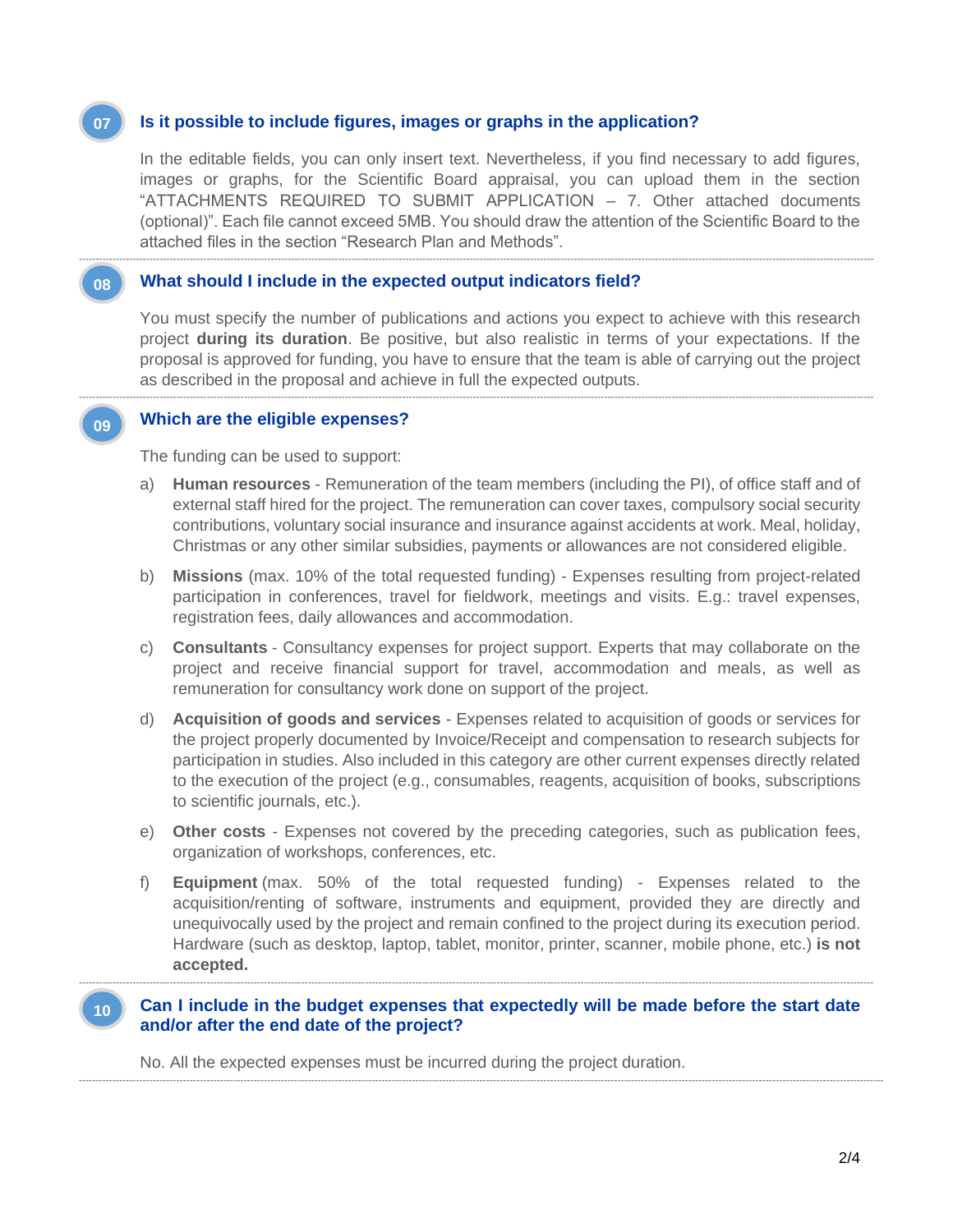# **3. Are overheads/indirect costs eligible?**

No. Overheads/indirect costs and payments for the use of spaces or equipment of the Host Entity or the Research Centre where the project will be conducted are not eligible and will not be accepted, with the exception of payments for the use of neuroimaging devices – CT, MEG, MRI, PET, SPECT.

#### -------------------------------------------------------------------------------------------------------------------------------------------------------------------------------------------------------------------------------------------- **Is additional funding from the host entity or other entity required for an application? 12**

No.

**11**

**14**

**16**

**17**

#### **1. I would like to upfront a large proportion of the payment early in the beginning of the project. Is this possible? 13**

--------------------------------------------------------------------------------------------------------------------------------------------------------------------------------------------------------------------------------------------

No. In principle, the total amount should be smoothly and equitably divided during the project duration. At least 3 instalments should be considered and the final payment (made after approval of the final report and other requirements are met) must be no less than 10% of the total amount.

# **1. If the proposal is approved, will the amount awarded be equal to the requested funding?**

--------------------------------------------------------------------------------------------------------------------------------------------------------------------------------------------------------------------------------------------

--------------------------------------------------------------------------------------------------------------------------------------------------------------------------------------------------------------------------------------------

The BIAL Foundation reserves the right to adjust the total requested funding according to the reviewing process.

#### **2. Is there a specific template for the CVs? 15**

No. It is not specified the information needed; however, the CV should be in English and have 4 pages maximum. A CV including all the information you find relevant for the Scientific Board appraisal must be uploaded for each team member.

### -------------------------------------------------------------------------------------------------------------------------------------------------------------------------------------------------------------------------------------------- **1. Is there a specific template for attachment 3 – opinion/declaration of the Host Entity?**

No. However, the declaration should clearly convey the commitment of the Host Entity to support the development of the project within their facilities by providing the technical and logistical support required to perform the research project in case it succeeds to be awarded. This declaration must mention the title of the project and be signed by the Dean/Head/Director of the University/Institution (Host Entity) or by the Director of the Department/Laboratory/Research centre of the Host Entity. When the PI or co-PI is simultaneously the Director of the Department/Laboratory/Research centre the declaration, whenever possible, should be signed by another representative of the Host Entity. -------------------------------------------------------------------------------------------------------------------------------------------------------------------------------------------------------------------------------------------

### **Should the Research Project be submitted to the ethics committee in advance?**

Yes. Whenever the Research Project involves the use of animal and/or human subjects it is required proof of its submission to the competent ethics committee(s) when applying to the BIAL Foundation. You can upload: a letter from the ethics committee acknowledging receipt of submission for review; an automatic email received; a print screen of the platform; or other document, depending on the system used by the Committee. Afterwards, in case the Research Project is approved for funding, proof of the ethics approval must be uploaded before the BIAL Foundation issues the Research Funding Agreement.

-------------------------------------------------------------------------------------------------------------------------------------------------------------------------------------------------------------------------------------------